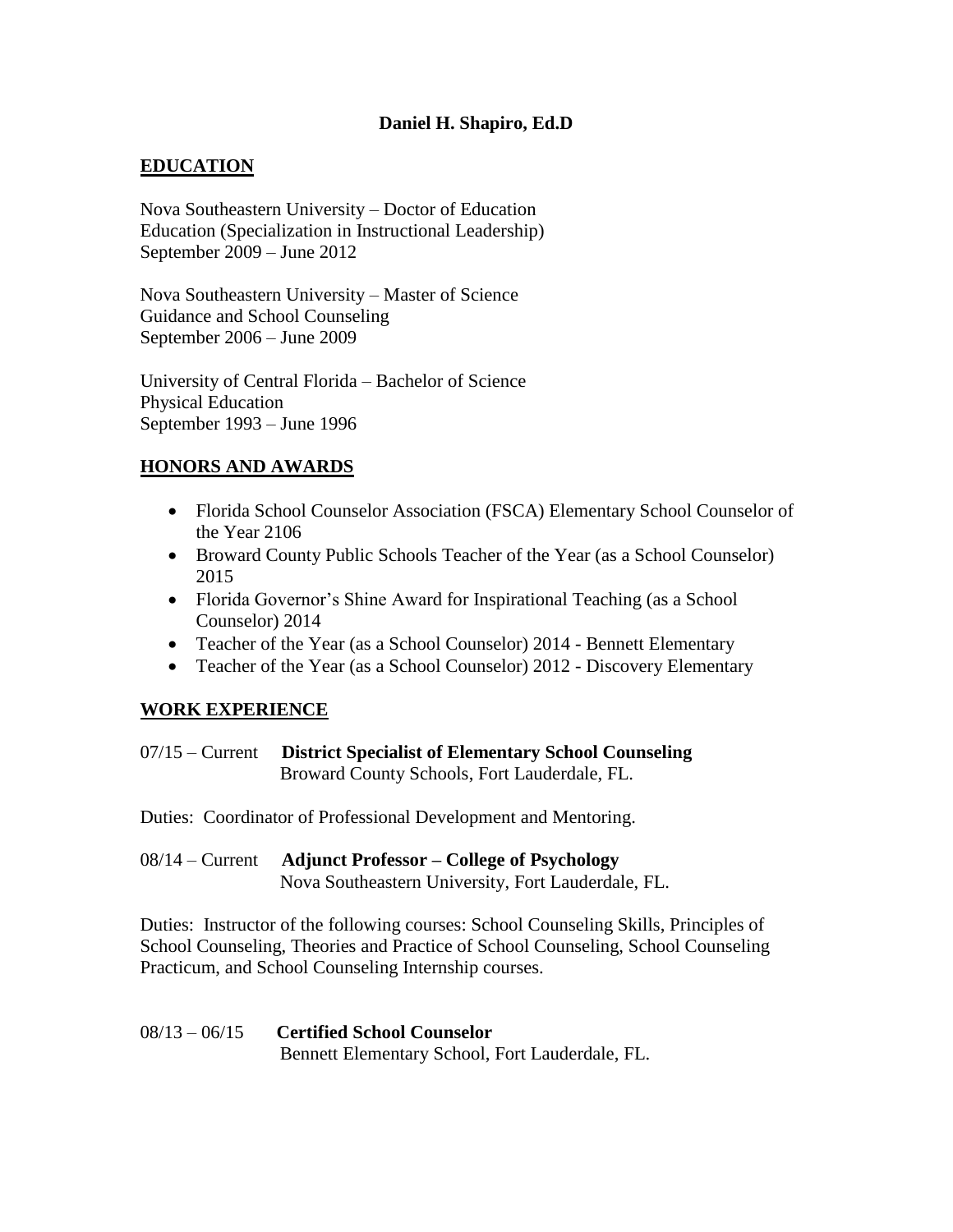Duties: District School Counseling Leadership Team Member, New Counselor Professional Development and Mentoring Facilitator, New School Counselor Mentor, New Teacher Support Group Facilitator, Individual Counseling, Group Counseling, Classroom School Counseling Instruction, School-Wide Initiatives, Community Initiatives, Articulation/Matriculation Point Person with Feeder Schools, 504 Contact, Collaborative Problem Solving Team and RTI Team Member, Co-Facilitator of the SAC Committee, Agencies Contact, Anti-Bullying Coordinator, Prevention and Community Liaison, School Character Education Coordinator, Awards Assembly Coordinator, Peer Mediation/Conflict Resolution Coordinator, School and Community Student Mentoring Program Coordinator, Magnet Programs Contact, Student Volunteer Coordinator, Coordinator of School Food and Nutrition Programs for Students in Need, School Leadership Team Member.

# 08/09 – 06/13 **Certified School Counselor**

Discovery Elementary School, Sunrise, FL.

Duties: Individual Counseling, Group Counseling, Classroom School Counseling Instruction, School-Wide Initiatives, Community Initiatives, Articulation/Matriculation Point Person with Feeder Schools, 504 Contact, Collaborative Problem Solving Team and RTI Team Member, National Board Teacher Mentor, Agencies Contact, Anti-Bullying Coordinator, Prevention and Community Liaison, School Character Education Coordinator, Awards Assembly Coordinator, Peer Mediation/Conflict Resolution Coordinator, School and Community Student Mentoring Program Coordinator, Magnet Programs Contact, Harvest Drive Coordinator, School Leadership Team Member.

## 08/04 – 06/09 **Reading and Peer Counseling Instructor**

Coral Springs High School, Coral Springs, FL.

Duties: Reading and Peer Counseling Instructor, School Leadership Team Member, National Board Certified Teacher, Team Leader for the 10th Grade Liberal Arts Academy, Lead Teacher for the Student Mentor Program, Reading Instructor for Saturday FCAT Camp.

#### 01/04 – 06/04 **Physical Education Instructor**

Country Hills Elementary School, Coral Springs, FL.

Duties: Physical Education Instructor, Field Day Coordinator, Fundraising Coordinator for the American Heart Association

#### 08/97 – 06/00 **Physical Education Instructor** Charles Drew Elementary School, Pompano, FL.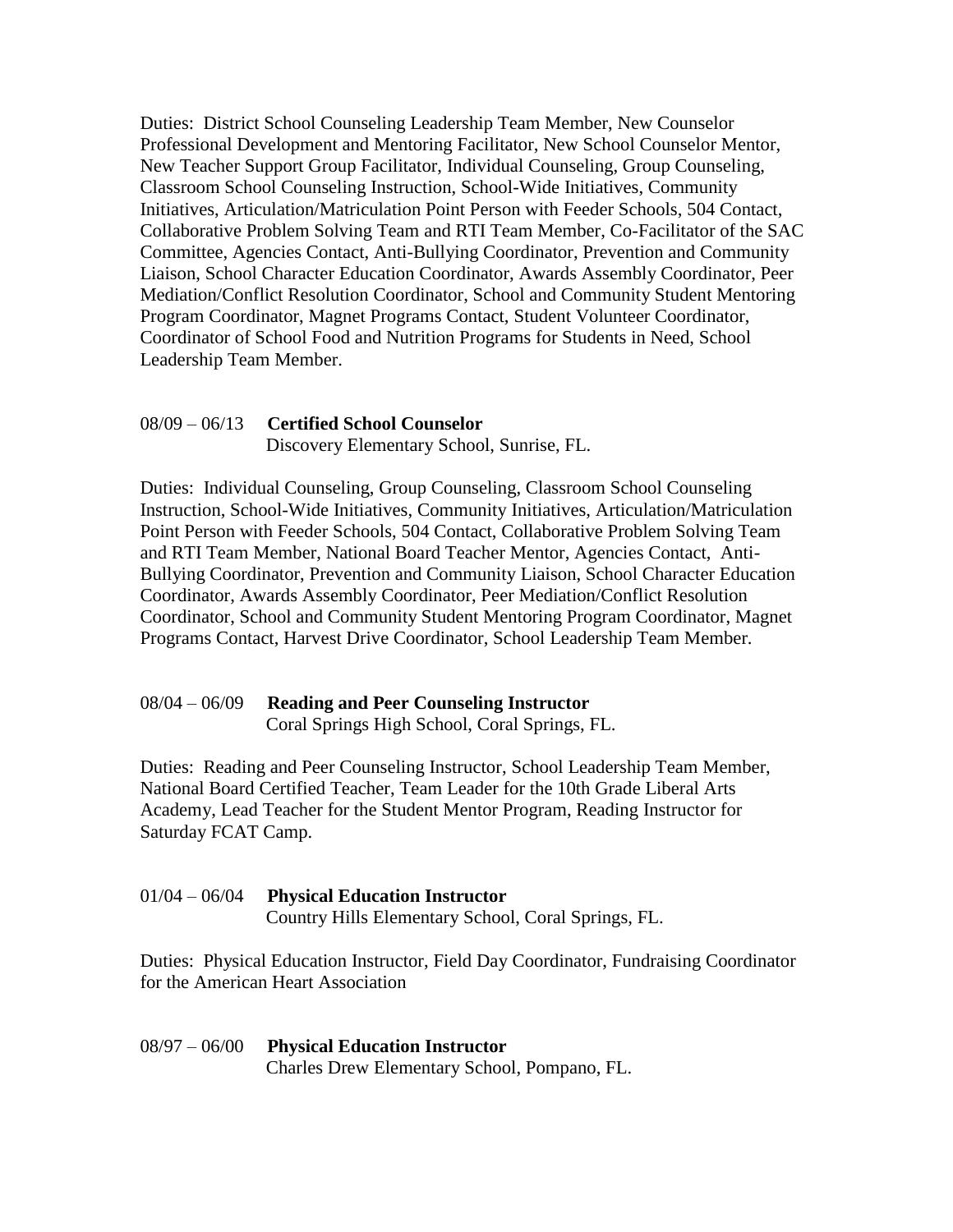Duties: Physical Education Instructor, Field Day Coordinator, Fundraising Coordinator for the American Heart Association

## **PROFESSIONAL ORGANIZATIONS AND COMMITTEES**

Broward School District Social and Emotional Learning Leadership Team

Broward School District Multi-Tiered Systems of Support Leadership Team

Broward School Counselor Association (BSCA)

Florida School Counselor Association (FSCA)

American School Counselor Association (ASCA)

FSCA State Advocacy Committee

## **CONFERENCE PRESENTATIONS**

**Shapiro, D. H.** (2018). *Mindful school counseling.*

Pre-conference workshop presented at the Florida School Counselor Association Conference, Orlando, FL. (Scheduled for November 1, 2018)

**Shapiro, D. H.** (2018). *Promoting positive behavior and mental health through social and emotional learning.*

Workshop presented at the Educating All Students with Excellence Conference, Davie, FL.

- **Shapiro, D. H.** (2017). *Innovative school-wide initiatives for school counselors.* Workshop presented at the Florida School Counselor Association Conference, Orlando, FL.
- **Shapiro, D. H.** (2016). *Innovative school-wide initiatives for school counselors.* Workshop presented at the Florida School Counselor Association Conference, Orlando, FL.
- **Shapiro, D. H.** (2016). *Innovations in individual and group counseling.* Workshop presented at the American School Counselor Association Conference, New Orleans, LA.

**Shapiro, D. H.** (2015). *Five keys to maximizing your positive impact as a school counselor.*

Pre-conference workshop presented at the Florida School Counselor Association Conference, Orlando, FL.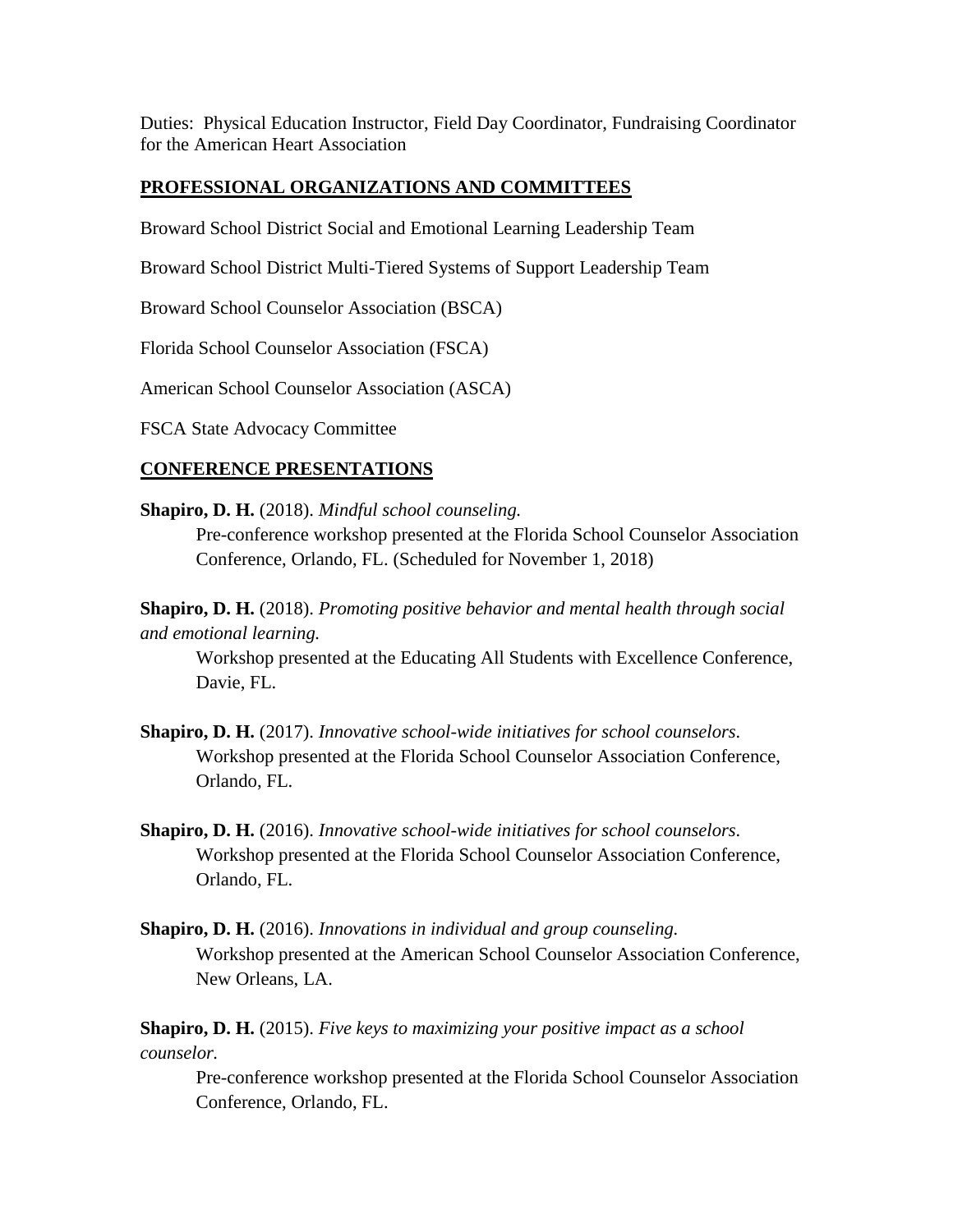**Shapiro, D. H.** (2014). *Five keys to maximizing your positive impact as a school counselor.*

Workshop presented at the Florida School Counselor Association Conference, Orlando, FL.

**Shapiro, D. H.** (2014). *Florida district teacher of the year panel.* Participated as a panel member within a session at the Florida Association of Teacher Educators Conference, Boca Raton, FL.

#### **INVITED PRESENTATIONS**

- **Shapiro, D. H.** (2018). *Developing a comprehensive school counseling program.* Guest lecture presented to the graduate students at Florida Atlantic University, Boca Raton, FL
- **Shapiro, D. H.** (2017). *Social and emotional learning for gifted students.* Workshop presented at the Broward Schools Gifted Symposium, Pompano Beach, FL
- **Shapiro, D. H.** (2015). *Innovations in individual and group counseling.* Webinar workshop presented to the Florida School Counselor Association, Fort Lauderdale, FL
- **Shapiro, D. H.** (2015). *School counseling activities and interventions.* Guest lecture presented to the graduate students at Florida Atlantic University, Boca Raton, FL

**Shapiro, D. H.** (2014). *Five keys to maximizing your positive impact as a school counselor.*

Guest lecture presented at Nova Southeastern University, Davie, FL.

- **Shapiro, D. H.** (2014). *Building a comprehensive school counseling program.* Speech presented to the Broward County Schools New School Counselors, Fort Laudedale, FL
- **Shapiro, D. H.** (2014). *Pathways toward becoming a professional educator.* Speech presented to members of the Urban Teacher Academy Program at Stranahan High School, Fort Lauderdale, FL.